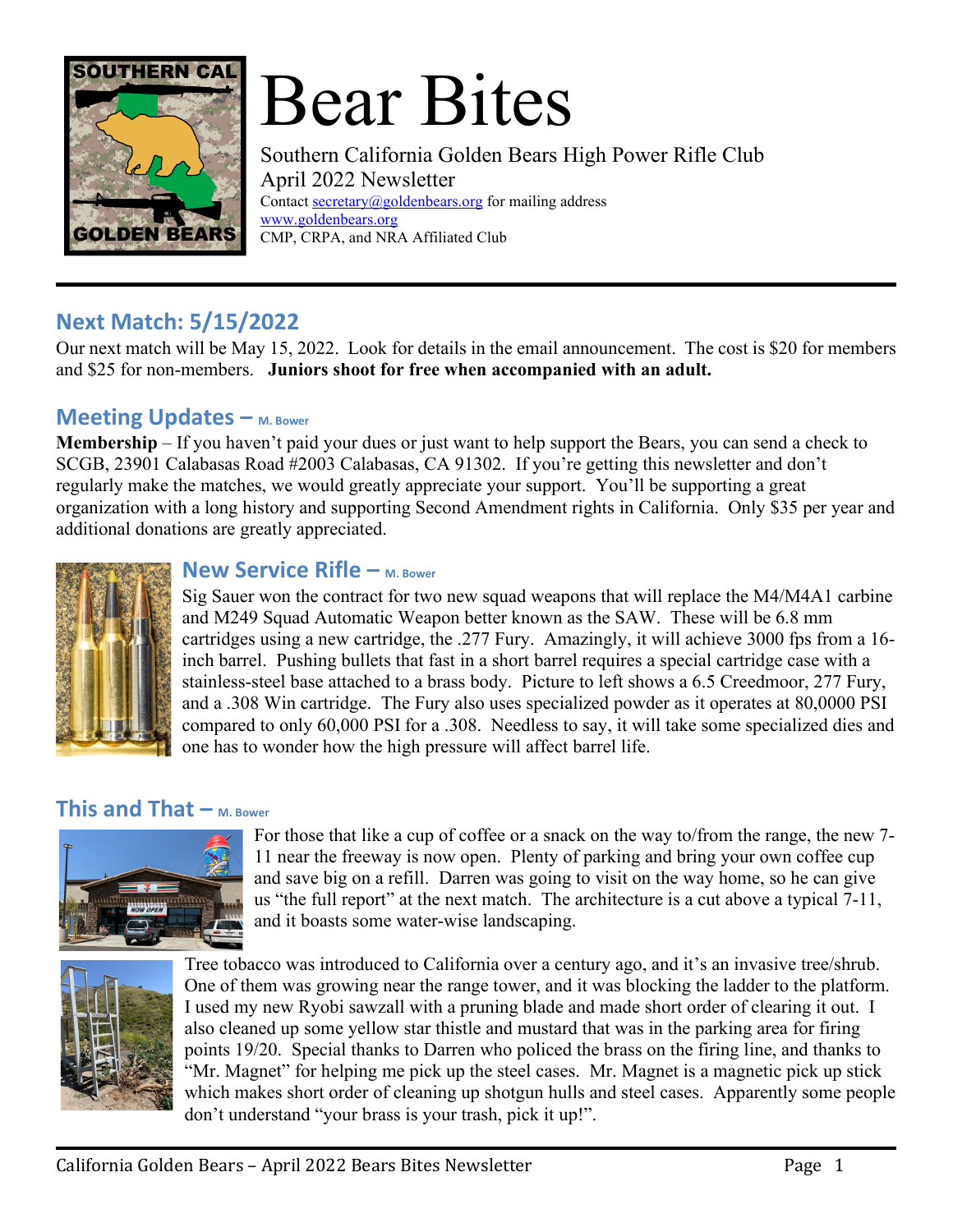#### **NRA National Matches – M. Bower**

This year's NRA National matches will be held at Camp Atterbury in Indiana. Electronic targets will be used for the XTC, Midrange, and Longrange matches. Matches will take place from July 8<sup>th</sup> through July 28<sup>th</sup>. There will even be an CMP EIC Rifle match on July 14<sup>th</sup>. If you're into Extreme Long Range (one mile and more), that will happen in August. Do an internet search to learn all of the details.

# **Results – Golden Bears Match: 3/20/2022 and 4/17/2022– M. Bower**

While March was a bit windy, it didn't pick up until the match was completed. April weather was perfect with a hint of wind and cool in the morning and very nice by the time we finished. We didn't have the first vehicle head up the hill until thirty minutes after the match. The Easter Bunny delivered chocolate and Starbursts, so there was plenty of sugar and caffeine for the ride home. RSO duties were handled by yours truly, and I look forward to shooting in the May match. See you then.

| Southern California Golden Bears - XTC (on reduced size targets) |                            |                             |           |           |           |        |              |
|------------------------------------------------------------------|----------------------------|-----------------------------|-----------|-----------|-----------|--------|--------------|
|                                                                  | <b>NRA</b><br><b>Class</b> | <b>Rifle</b><br><b>Type</b> | <b>OH</b> | <b>RS</b> | RP        | SP     | <b>Total</b> |
| 80 or 50 Shot Match - March 20, 2022                             |                            |                             |           |           |           |        |              |
| Name                                                             | Class                      | <b>Type</b>                 | OН        | <b>RS</b> | <b>RP</b> | SP.    | Total        |
| Jason Zhu                                                        | EX                         | <b>SR</b>                   | 176.02    | 195.05    | 199.09    | 197.09 | 767.25       |
| Darren Rosenbaum                                                 | MA                         | <b>SR</b>                   | 181.00    | 194.03    | 193.03    | 191.05 | 759.11       |
| Nuran Degirmen                                                   | <b>UNC</b>                 | <b>SR</b>                   | 148.01    | 177.00    | 174.03    | 161.01 | 660.05       |
| Garrett Cheyno                                                   | UNC.                       | <b>SR</b>                   | 158.01    | 176.00    | 107.00    | 140.00 | 581.01       |
| Ray Cruz (50 round)                                              | UNC.                       | <b>MR</b>                   | 75.00     | 94.02     | 87.01     | 167.01 | 423.04       |
| 80 or 50 Shot Match - April 17, 2022                             |                            |                             |           |           |           |        |              |
| Rob Abelson                                                      | HМ                         | <b>SR</b>                   | 191.03    | 199.07    | 198.07    | 196.08 | 784.25       |
| Darren Rosenbaum                                                 | MA                         | <b>SR</b>                   | 184.04    | 198.08    | 197.04    | 187.06 | 766.22       |
| Jason Zhu                                                        | EX                         | <b>SR</b>                   | 186.02    | 186.03    | 177.00    | 169.00 | 718.05       |
| Garrett Cheyno                                                   | <b>UNC</b>                 | <b>SR</b>                   | 146.04    | 168.00    | 170.00    | 143.02 | 627.06       |

### **CMP Metal Men – M. Bower**



A recent article in the CMP's Shooting News newsletter featured these metal men built from old Garand receivers, barrels, gas tubes, and bolts. They're quite impressive at over ten feet tall and can be found at Camp Perry, Talladega Shooting Park, and the Anniston Competition Center. Check out the article for more pictures and details on their construction.

[https://thecmp.org/towering-reclaimed-rifle-statues-now-on-display-at-cmp](https://thecmp.org/towering-reclaimed-rifle-statues-now-on-display-at-cmp-facilities/)[facilities/](https://thecmp.org/towering-reclaimed-rifle-statues-now-on-display-at-cmp-facilities/)